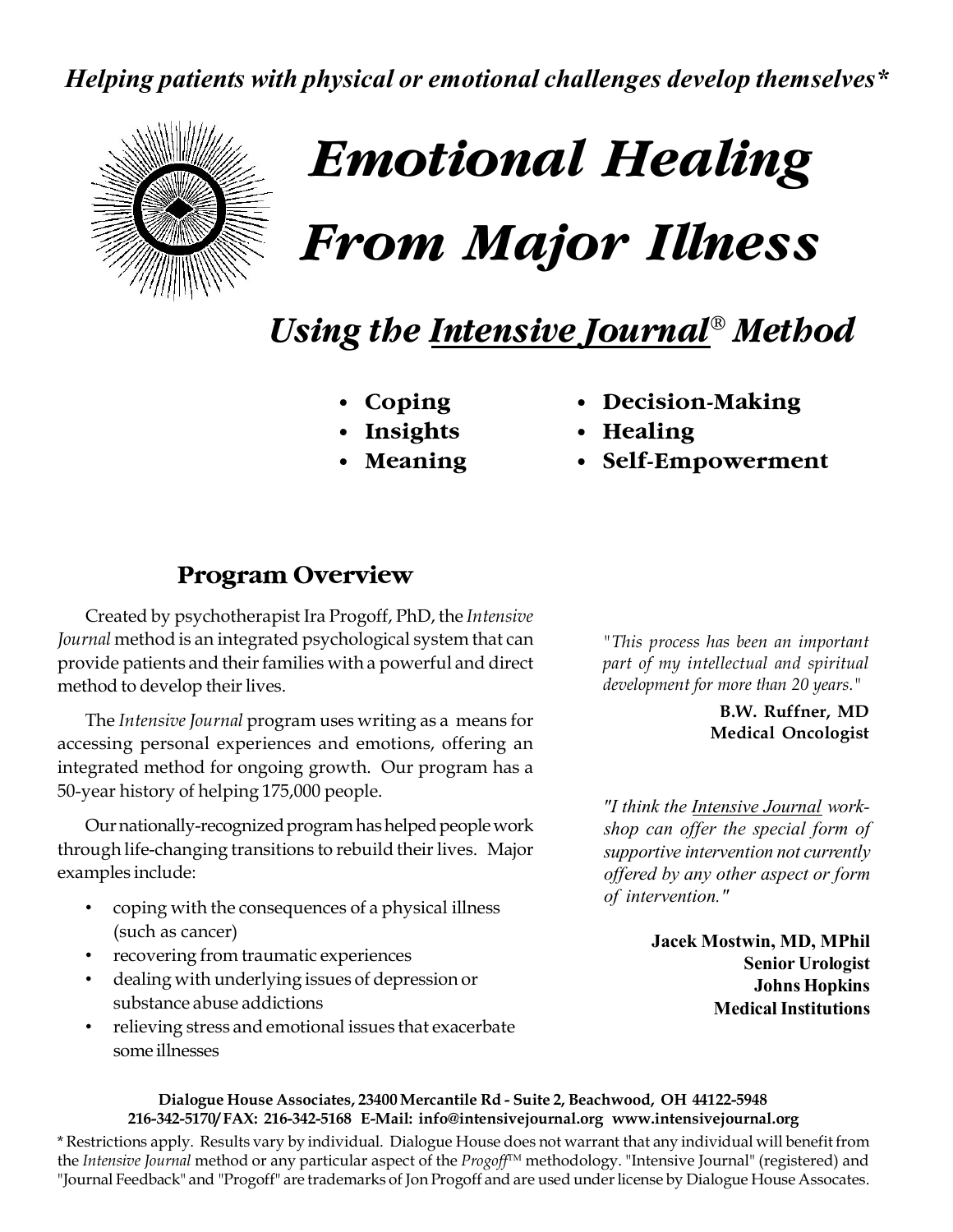# **Implementing the** *Progoff* **TM Methodology Through the** *Intensive Journal* **® Method**

The *Progoff*TM methodology is designed to further the processes of growth by helping people connect with and strengthen their inner capacities for developing their lives. Through this process, they can work through the broad range of issues that arise from their illness or trauma.

#### *Intensive Journal* **® Workbook: Mirroring the Growth Process**

The structure of sections and corresponding writing exercises in the *Intensive Journal* workbook mirror the subjective process taking place in personality development. Designed with minimal terminology, these procedures provide the means for moving directly into the inner process and drawing forth emotions and experiences to make them accessible and tangible for further development.

#### *Journal Feedback***TM Technique: An Active Dynamic Process**

Structured as an active and evocative instrument, the *Intensive Journal* workbook helps your patients generate energy and momentum to propel them forward through cumulative ongoing entries.

Through the *Journal Feedback*TM process, patients avoid selfconscious analysis and preconceived ways of thinking to overcome blockages and foster breakthroughs. Issues are viewed from different angles to realize connections and to create integrations of awareness.

#### **Inner Development: Evoking Your Patients' Potential**

Focusing on inner development, where the most penetrating insights are generated, the *Intensive Journal* method provides an integrated system for dealing with issues through a direct experience in their lives. Certified trainers guide your patients step-by-step through the method in a contemplative atmosphere.

Non-judgmental and non-analytical approaches further the evoking process. Participants become immersed in their own growth, drawing forth their unique potential and unfolding life process.

#### **Whole-Life Process: Greater Perspective and Safety**

Progoff's "whole-life" approach provides important benefits of perspective and safety. Greater awareness about a wide range of life experiences creates a foundation for making decisions. Issues can be viewed in a larger context and become more manageable. Using *Progoff*TM techniques allows for issues to develop, providing a protection from premature judgments.

#### 3 "Notes on the *Intensive Journal* Method and the Transitions of Life: A Program for Passtoral Use," by Ira Progoff, International

### **Dr. Progoff's Philosophy**

*"Persons are not a bundle of repressions but...of possibilities and the key to therapy lies in reactivating the process of growth."<sup>1</sup>*

"*The Intensive Journal method is designed...to serve as a flexible means of objectifying the organic process by which the growth of personality proceeds*."<sup>2</sup>

*"The Intensive Journal method is not journal keeping, not introspective diary keeping, and it isn't writing therapy...it is the full scale active method of personal life integration for continuous and cumulative work."*<sup>3</sup>

<sup>1</sup> "The Psychology of Personal Growth," by Ira Progoff, Atlantic Monthly*,* July 1961, p. 103.

<sup>2</sup> *Depth Psychology and Modern Man*, by Ira Progoff, McGraw-Hill Paperback Edition, 1973, Author's Note.

Center for Integrative Studies, Forum for Correspondence and Contact, Vol. 9, No. 4, July 1978, p. III-44.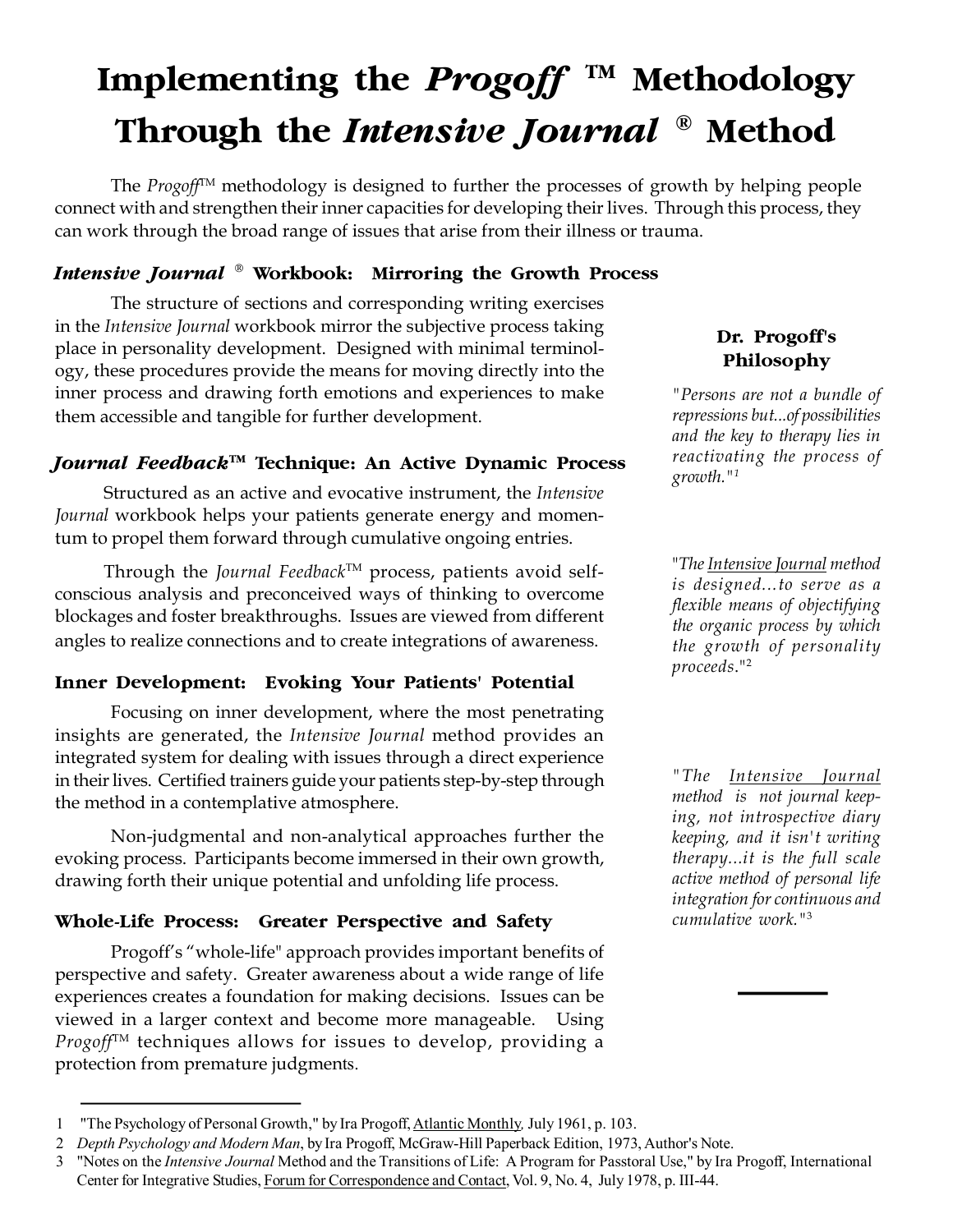# **Practical Ways to Help Patients**

As participants use the *Intensive Journal* method, they develop new awareness about their lives, which gives them the ability to grow as individuals. Here are some of the many ways that your patients can use our method to develop themselves.

#### **Foster Self-Empowerment to Overcome Their Challenges**

Patients connect to their inner capacities to draw forth new resources to grow and develop, overcoming the challenges created by an illness. They are better able to handle the tension, uncertainty and physical demands placed upon them physically and emotionally. Maintaining a constructive attitude leads to a more active life style.

#### **Coping and Making Sense of the Illness**

Patients become more actively engaged in determining the next phases of their total treatment program. They become more proactive in developing plans to help themselves, conscious of changes in their condition, and aware of the consequences of destructive behavior.

#### **Deepen Self-Understanding**

• Working in privacy creates safety for patients to be honest with themselves to accurately describe issues in their lives.

• Patients connect more deeply with their true selves which may have been overshadowed by the illness. They develop a broader perspective, realizing possibilities in life beyond the illness.

Greater acceptance of the existence of the illness becomes possible, which leads to a process of dealing with the condition and its consequences. Patients view their lives as an unfolding process and realize connections between illness and other facets of life.

#### **Work Through Other Issues**

• Issues are clarifed that had become clouded or complicated by illness. Patients learn a new approach for continuing self-growth and developing other aspects of their lives. Resolving issues generates energy and momentum and reduces anxiety and stress.

#### *Statements From Participants*

*"[The method] has helped me deal more effectively with the seriousness of a life-threatening illness and any emerging difficult issues and emotions."*

> **Vic T. Cancer Survivor**

*"...the Journal has been the most honest ally in offering me feedback with regards to my attitudes, conduct and decisions."*

#### **Gerald Johnson Bipolar Disorder**

*"This experience of seeing oneself through one's own uncensored thoughts, feelings, and words, without the burden of judgment or analysis, has an empowering effect..."*

> **Beverly A. Addictions Treatment**

### *Integrated Healing: Finding Meaning in an Illness*

*"The essence of healing does not lie in the efficiency with which the body and its parts can be restored to strength. It lies in the meaning that is added to the life of the person who suffers the illness or the injury. This meaning is not something that can be given to the person from the outside...meaning can come only by means of an experience that takes place within the person as an individual finds interiorly the message carried by an illness, absorbs it into consciousness and allows it in its own timing to disclose its meaning for the life."*

**Ira Progoff, Ph.D. - "***Finding the Message of Illness***"**